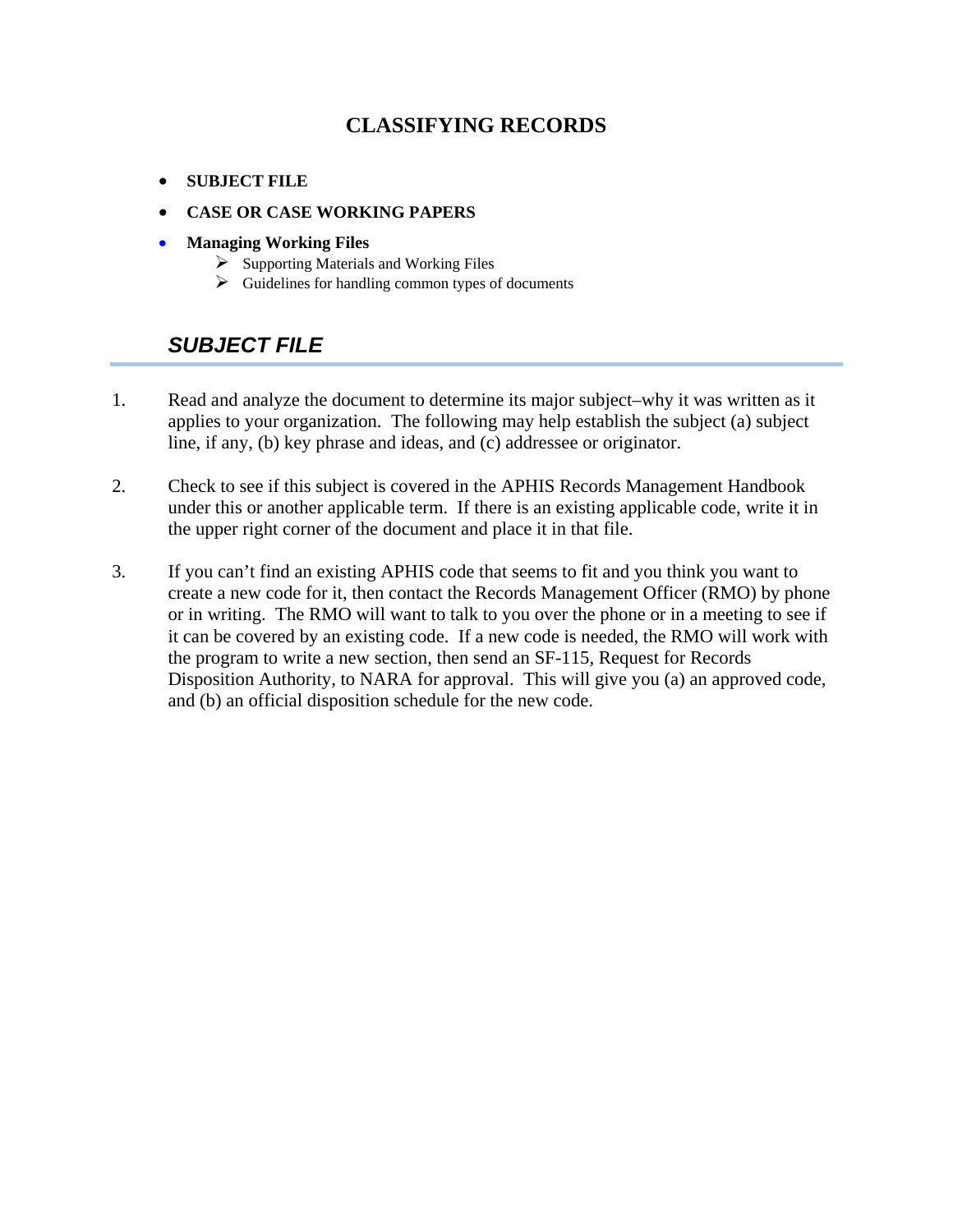### <span id="page-1-0"></span>*CASE OR CASE WORKING PAPERS*

- 1. Read and analyze the document to determine its subject as it pertains to your organization.
- 2. Check to see if this general subject is covered in the APHIS Records Management Handbook under this or another applicable term.
	- a. Create case files as needed under any applicable APHIS subject classification.
	- b. Use the disposition schedule for that classification to determine the retention period for all case records under that classification.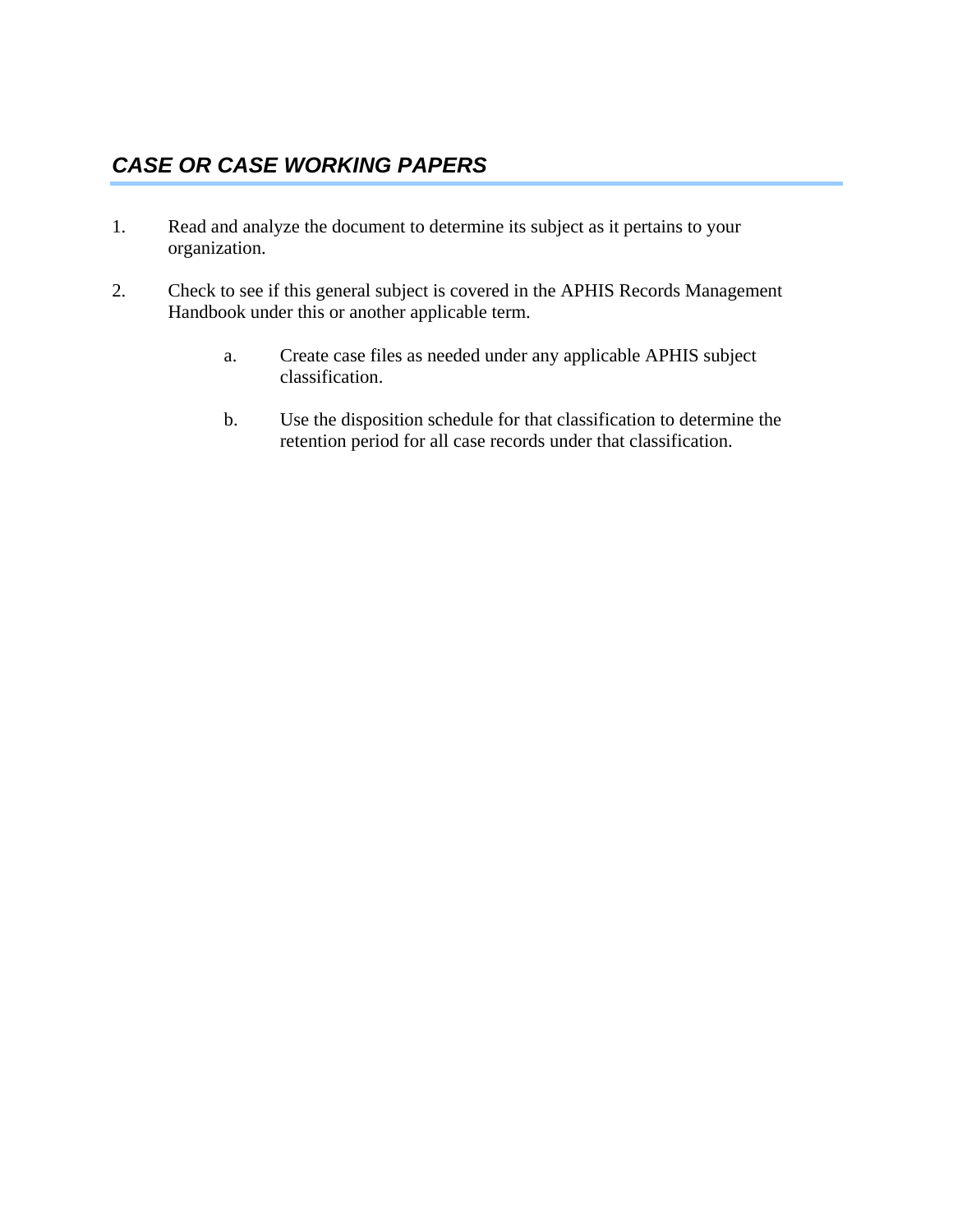<span id="page-2-0"></span>1. When it comes to describing working files, the old saying comes to mind:

"I can't define wahat it is, but I know it when I see it."

- 3. According to the National Archives and Records Administration (NARA), working files consist of documents "such as rough notes, calculations, or drafts assembles or created and used to prepare or analyze other documents." But ask most APHIS employees, and they will say that the files in their filing cabinets are their "working files." So who is right?
- 4. The answer is that NARA is right in theory, and APHIS definition fits far to many offices at APHIS. Why? Because too may APHIS programs have lost the distinction between "official files" and "working files." One o the biggest challenges to records management in APHIS is to reintroduce this vital distinction which is fundamental to effective management of our records. This is done by developing recordkeeping requirements for each of the Agency's major program and administrative files.
- 5. One function or recordkeeping requirements is to identify what documents need to be included in the official file. In fact, the easiest way to define working files is to define official files first. Within APHIS, official records are defined as:
	- 1. ...any final product related to administration, managements, enforcement, regulations or other Agency function and all documentation necessary to support that document, the decision trail leading up to it and the actions that result from it.

Working papers are everything else.

Why are the working files question important? As long as they consist only of "rough notes, collocations, or drafts" working files are not a major problem. But professional staff frequently maintain a substantial portion of their project documentation in "working files."

When working files contain records needed to document program activities, they pose two problems. If working files are poorly organized and inscrutable to anyone but the creator (which they often are), identifying record material to document program activity is difficult. If staff mix record and nonrecord materials in one voluminous "working files (as they frequently do), the Agency is forced to manage an even larger volume of material that is necessary.

Everyone creates working files and they are necessary to keep operations running smoothly. How to manage them is the question. The basic consideration are to make sure that records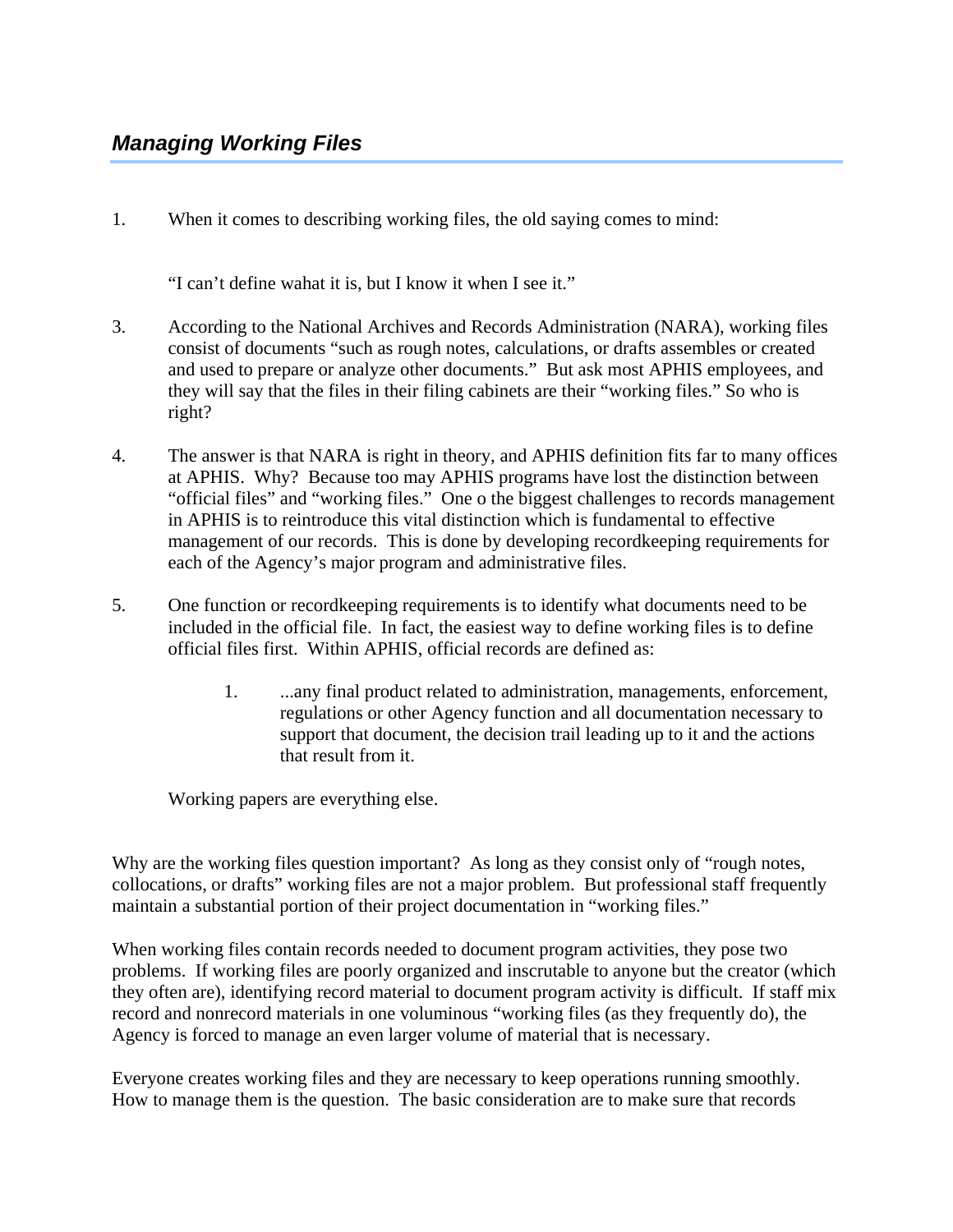needed to document Agency activity are separated and filed in official files, and that the volume of working files is kept to a minimum by constant weeding.

Programs often take one of two approaches to manage working files. The first approach is to minimize either existence by having staff create an official file when the action is initiated, and file the official records and only official records in it. This is the best solution from a theoretical perspective, and it works especially well for repetitive actions where approvals are required, such as the issuing of permits travel vouchers, purchase requests, or approval of directives.

In other cases staff retain most of all of the papes until a specified milestone is reached or the activity or task is completed. At that time, an official file is compiled. This works well when several individuals are contributing to one product or result, or when projects are unique. Some programs also use this approach in compiling administrative records.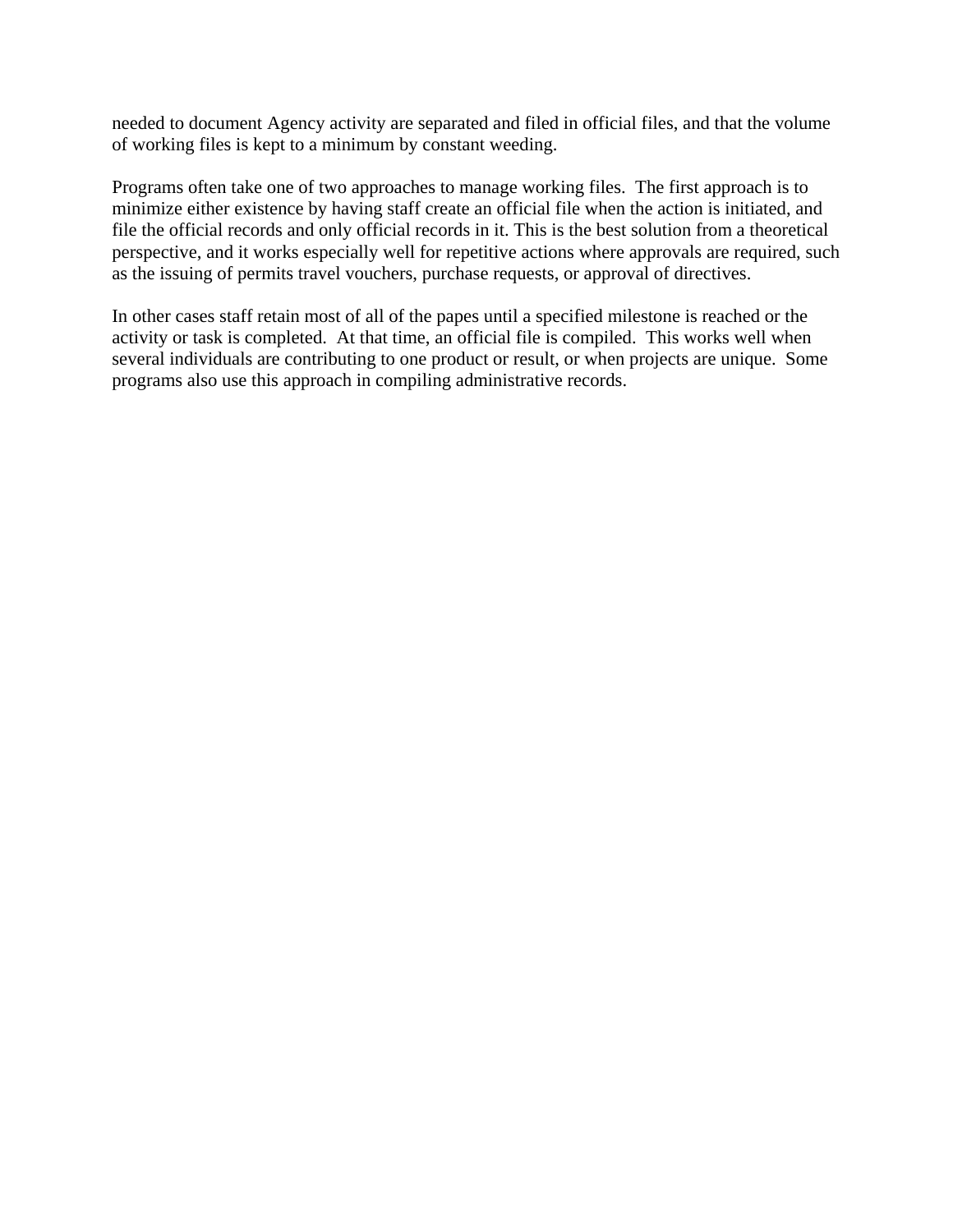## **Managing Working Files**

#### <span id="page-4-0"></span>**Supporting Materials and Working Files**

- 1. Supporting mateials are not working files. True supporting materials are documents that are necessary to substantiate the final document or decision trail. Supporting materials are part of the official record, although they may be filed separately if volume warrants.
- 2. What binds these two approaches together is that there is an established profile for what types of documents need to be included in the official file. Staff then assess the value of their documents against this benchmark to know which records in their possession need to be filed and retained, and which one can be safely recycles or destroyed.
- 3. What if there is no guidance?

Unfortunately not all programs have guidance on what is to be included in the official. What then? Do you have to save everything? No, but you need to be careful as you sort through the documents before you discard anything. First double check to make sure that no guidance does exist. If thee is none, develop an approach to the materials using the general guidelines listed below, and discuss it with your supervisor, and with counsel it there is a likelihood of litigation.